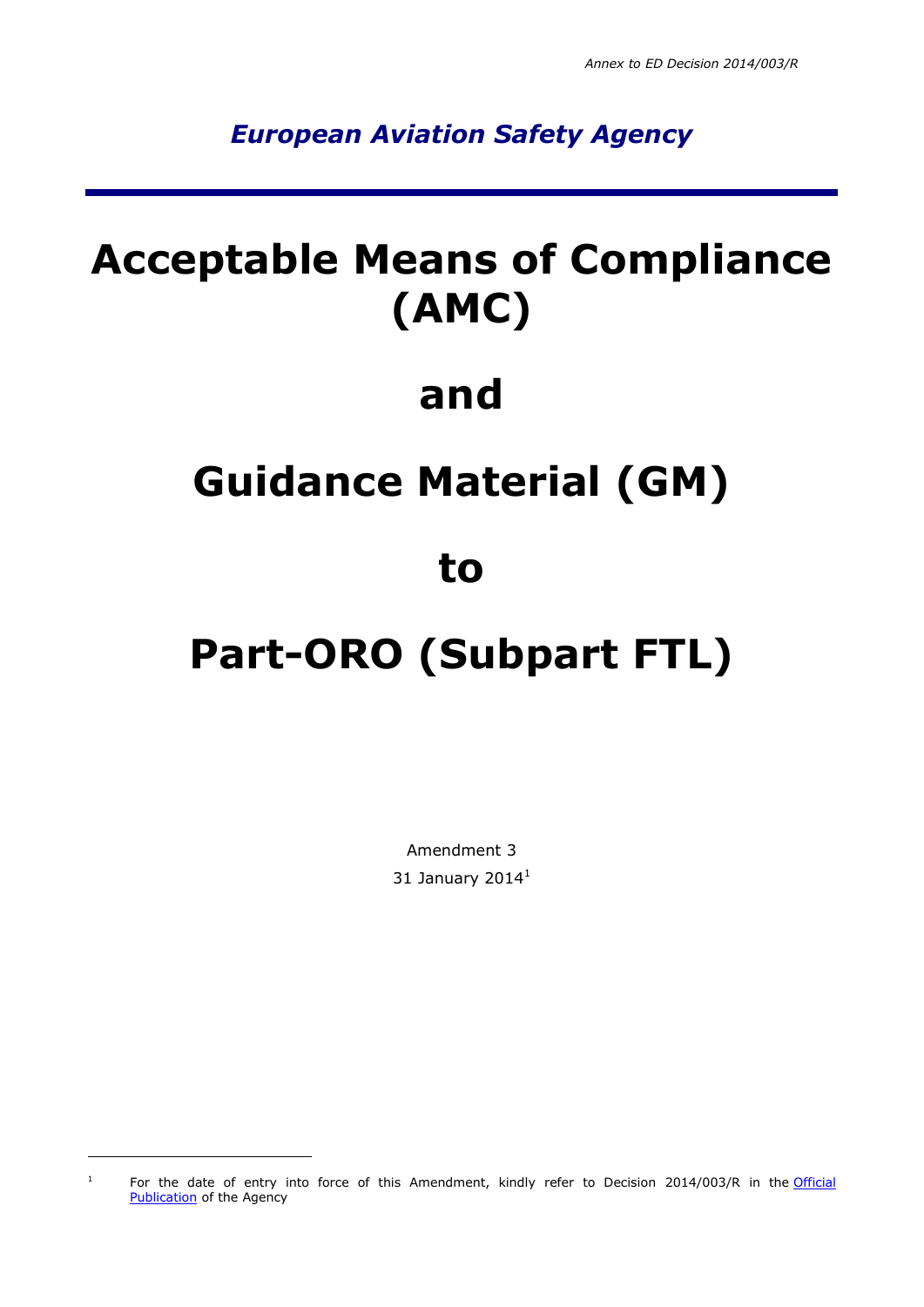|                                                                      | ACCLIMATISED 'TIME ELAPSED SINCE REPORTING AT REFERENCE TIME' 4 |
|----------------------------------------------------------------------|-----------------------------------------------------------------|
|                                                                      |                                                                 |
|                                                                      |                                                                 |
|                                                                      |                                                                 |
|                                                                      |                                                                 |
|                                                                      |                                                                 |
|                                                                      |                                                                 |
|                                                                      |                                                                 |
|                                                                      |                                                                 |
|                                                                      |                                                                 |
|                                                                      |                                                                 |
|                                                                      |                                                                 |
|                                                                      |                                                                 |
|                                                                      |                                                                 |
|                                                                      |                                                                 |
|                                                                      |                                                                 |
|                                                                      |                                                                 |
|                                                                      |                                                                 |
|                                                                      |                                                                 |
|                                                                      |                                                                 |
|                                                                      |                                                                 |
|                                                                      |                                                                 |
|                                                                      | COMMERCIAL AIR TRANSPORT OPERATORS FRM DOCUMENTATION  6         |
|                                                                      |                                                                 |
|                                                                      | COMMERCIAL AIR TRANSPORT OPERATORS IDENTIFICATION OF HAZARDS  7 |
|                                                                      |                                                                 |
|                                                                      |                                                                 |
|                                                                      |                                                                 |
|                                                                      | COMMERCIAL AIR TRANSPORT OPERATORS RISK MITIGATION 8            |
|                                                                      |                                                                 |
| COMMERCIAL AIR TRANSPORT OPERATORS FRM SAFETY ASSURANCE PROCESSES. 8 |                                                                 |
|                                                                      |                                                                 |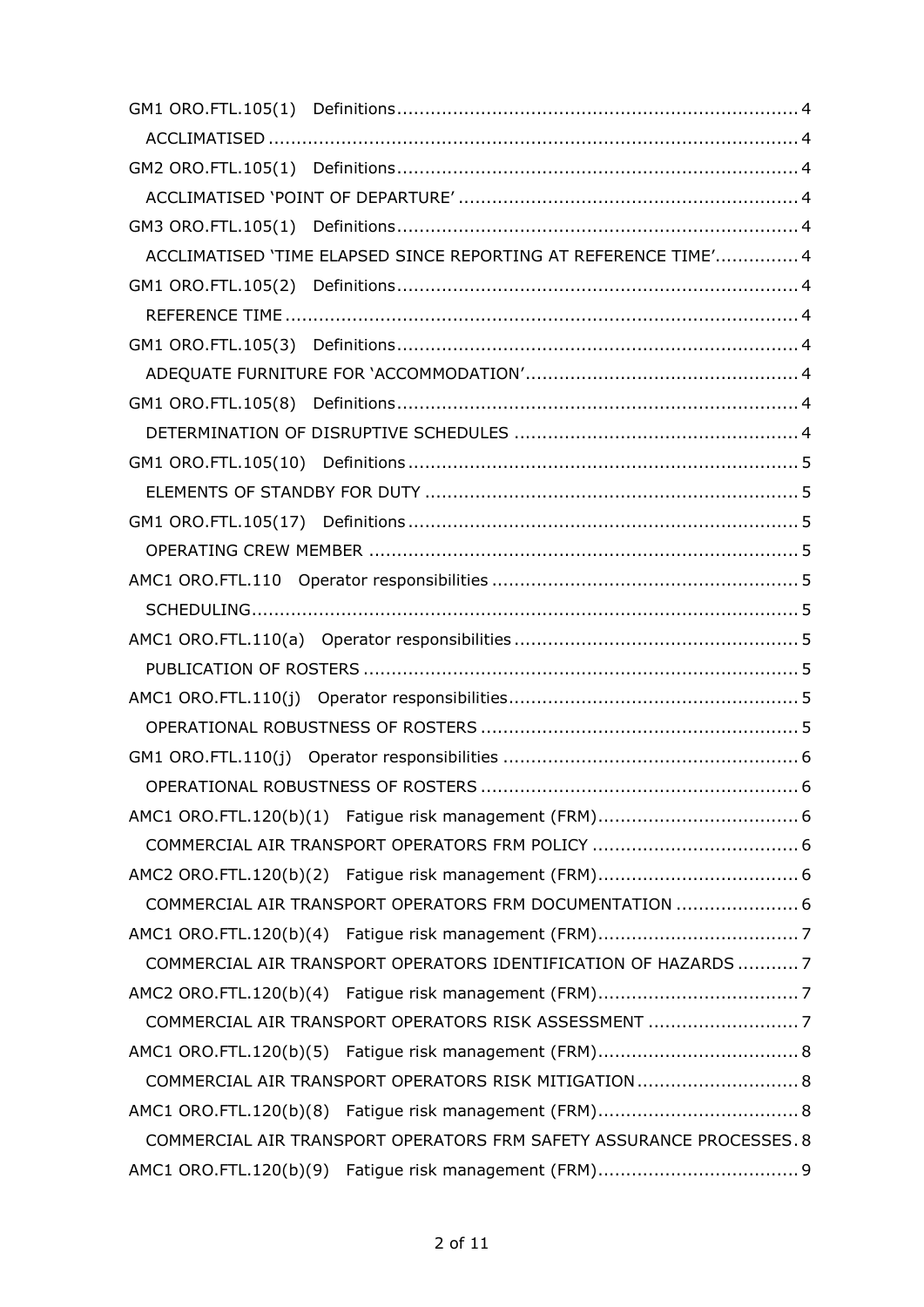| COMMERCIAL AIR TRANSPORT OPERATORS FRM PROMOTION PROCESS 9         |  |
|--------------------------------------------------------------------|--|
|                                                                    |  |
|                                                                    |  |
|                                                                    |  |
|                                                                    |  |
|                                                                    |  |
| UNFORESEEN CIRCUMSTANCES IN ACTUAL FLIGHT OPERATIONS - COMMANDER'S |  |
|                                                                    |  |
|                                                                    |  |
|                                                                    |  |
|                                                                    |  |
|                                                                    |  |
|                                                                    |  |
|                                                                    |  |
| MINIMUM REST PERIOD AT HOME BASE IF SUITABLE ACCOMMODATION IS      |  |
|                                                                    |  |
|                                                                    |  |
|                                                                    |  |
|                                                                    |  |
|                                                                    |  |
|                                                                    |  |
| TRAINING SYLLABUS FATIGUE MANAGEMENT TRAINING  11                  |  |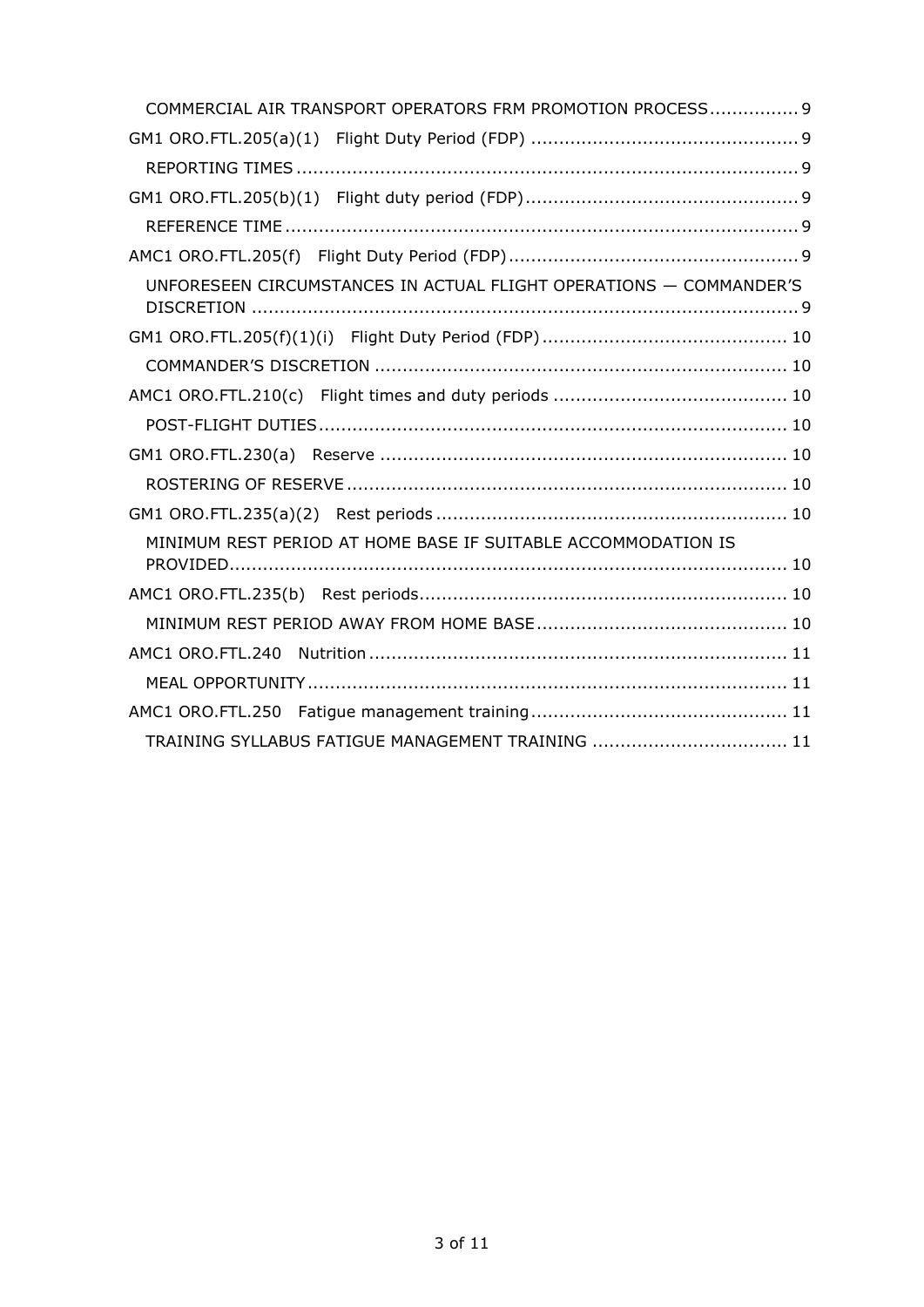The following new Guidance Material for Subpart FTL has been added to Part-ORO:

#### <span id="page-3-0"></span>**GM1 ORO.FTL.105(1) Definitions**

<span id="page-3-1"></span>ACCLIMATISED

- (a) A crew member remains acclimatised to the local time of his/her reference time during 47 hours 59 minutes after reporting no matter how many time zones he/she has crossed.
- (b) The maximum daily FDP for acclimatised crew members is determined by using table 1 of ORO.FTL.205(b)(1) with the reference time of the point of departure. As soon as 48 hours have elapsed, the state of acclimatisation is derived from the time elapsed since reporting at reference time and the number of time zones crossed.

#### <span id="page-3-2"></span>**GM2 ORO.FTL.105(1) Definitions**

<span id="page-3-3"></span>ACCLIMATISED 'POINT OF DEPARTURE'

The point of departure refers to the reporting point for a flight duty period or positioning duty after a rest period.

#### <span id="page-3-4"></span>**GM3 ORO.FTL.105(1) Definitions**

<span id="page-3-5"></span>ACCLIMATISED 'TIME ELAPSED SINCE REPORTING AT REFERENCE TIME'

The time elapsed since reporting at reference time for operations applying CS FTL.1.235(b)(3)(ii) at home base refers to the time elapsed since reporting for the first time at home base for a rotation.

#### <span id="page-3-6"></span>**GM1 ORO.FTL.105(2) Definitions**

<span id="page-3-7"></span>REFERENCE TIME

- (a) Reference time refers to reporting points in a 2-hour wide time zone band around the local time where a crew member is acclimatised.
- (b) Example: A crew member is acclimatised to the local time in Helsinki and reports for duty in London. The reference time is the local time in London.

#### <span id="page-3-8"></span>**GM1 ORO.FTL.105(3) Definitions**

<span id="page-3-9"></span>ADEQUATE FURNITURE FOR 'ACCOMMODATION'

Adequate furniture for crew member accommodation should include a seat that reclines at least 45° back angle to the vertical, has a seat width of at least 20 inches (50cm) and provides leg and foot support.

#### <span id="page-3-10"></span>**GM1 ORO.FTL.105(8) Definitions**

<span id="page-3-11"></span>DETERMINATION OF DISRUPTIVE SCHEDULES

If a crew member is acclimatised to the local time at his/her home base, the local time at the home base should be used to consider an FDP as 'disruptive schedule'. This applies to operations within the 2-hour wide time zone surrounding the local time at the home base, if a crew member is acclimatised to the local time at his/her home base.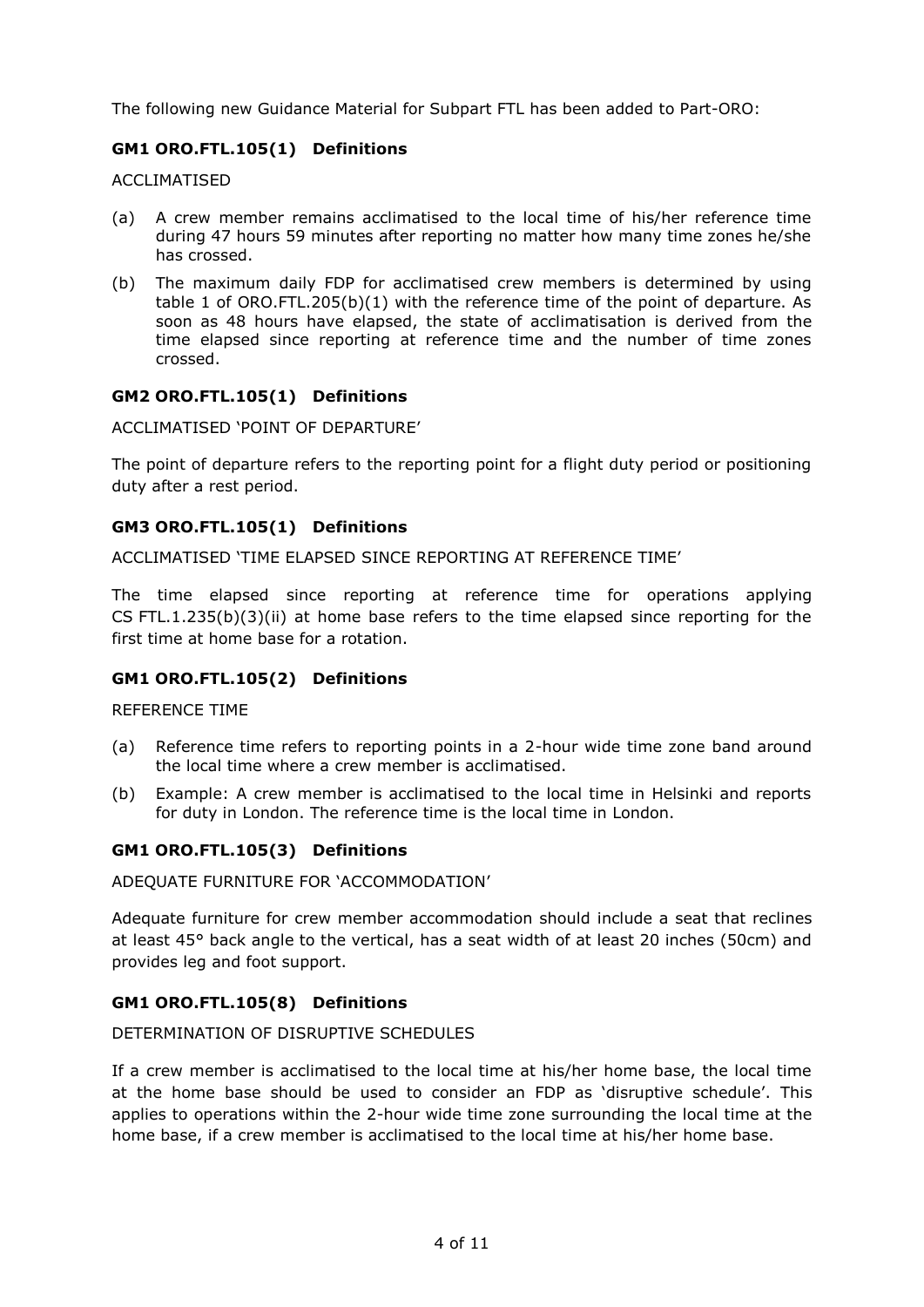#### <span id="page-4-0"></span>**GM1 ORO.FTL.105(10) Definitions**

<span id="page-4-1"></span>ELEMENTS OF STANDBY FOR DUTY

ORO.FTL.225(c) and (d) and CS FTL.1.225(b)(2) determine which elements of standby count as duty.

#### <span id="page-4-2"></span>**GM1 ORO.FTL.105(17) Definitions**

<span id="page-4-3"></span>OPERATING CREW MEMBER

A person on board an aircraft is either a crew member or a passenger. If a crew member is not a passenger on board an aircraft he/she should be considered as 'carrying out duties'. The crew member remains an operating crew member during in-flight rest. Inflight rest counts in full as FDP, and for the purpose of ORO.FTL.210.

#### <span id="page-4-4"></span>**AMC1 ORO.FTL.110 Operator responsibilities**

<span id="page-4-5"></span>**SCHEDULING** 

- (a) Scheduling has an important impact on a crew member's ability to sleep and to maintain a proper level of alertness. When developing a workable roster, the operator should strike a fair balance between the commercial needs and the capacity of individual crew members to work effectively. Rosters should be developed in such a way that they distribute the amount of work evenly among those that are involved.
- (b) Schedules should allow for flights to be completed within the maximum permitted flight duty period and flight rosters should take into account the time needed for pre-flight duties, taxiing, the flight- and turnaround times. Other factors to be considered when planning duty periods should include:
	- (1) the allocation of work patterns which avoid undesirable practices such as alternating day/night duties, alternating eastward-westward or westwardeastward time zone transitions, positioning of crew members so that a serious disruption of established sleep/work patterns occurs;
	- (2) scheduling sufficient rest periods especially after long flights crossing many time zones; and
	- (3) preparation of duty rosters sufficiently in advance with planning of recurrent extended recovery rest periods and notification of the crew members well in advance to plan adequate pre-duty rest.

#### <span id="page-4-6"></span>**AMC1 ORO.FTL.110(a) Operator responsibilities**

<span id="page-4-7"></span>PUBLICATION OF ROSTERS

Rosters should be published 14 days in advance.

#### <span id="page-4-8"></span>**AMC1 ORO.FTL.110(j) Operator responsibilities**

<span id="page-4-9"></span>OPERATIONAL ROBUSTNESS OF ROSTERS

The operator should establish and monitor performance indicators for operational robustness of rosters.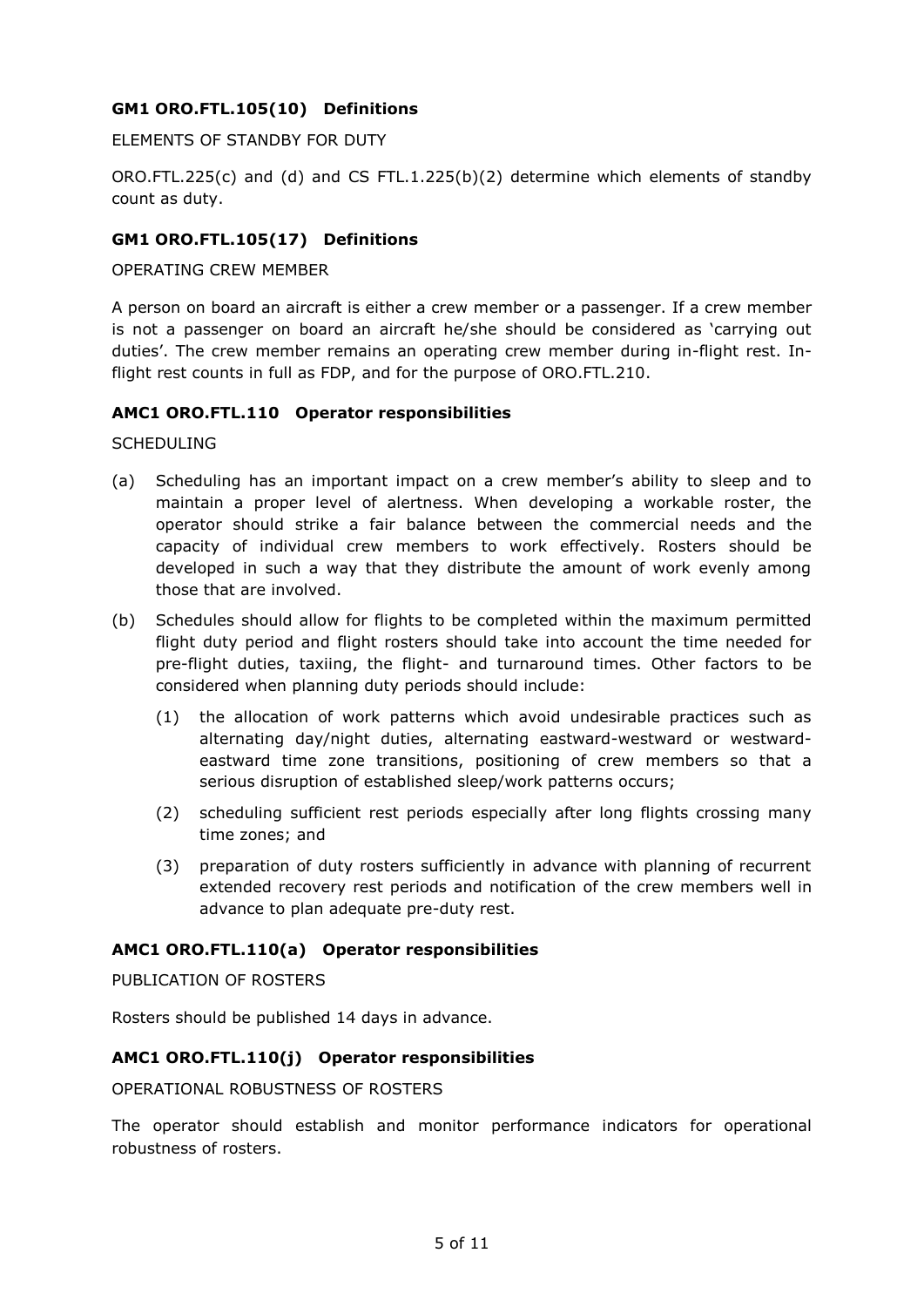#### <span id="page-5-0"></span>**GM1 ORO.FTL.110(j) Operator responsibilities**

<span id="page-5-1"></span>OPERATIONAL ROBUSTNESS OF ROSTERS

Performance indicators for operational robustness of rosters should support the operator in the assessment of the stability of its rostering system. Performance indicators for operational robustness of rosters should at least measure how often a rostered crew pairing for a duty period is achieved within the planned duration of that duty period. Crew pairing means rostered positioning and flights for crew members in one duty period.

#### <span id="page-5-2"></span>**AMC1 ORO.FTL.120(b)(1) Fatigue risk management (FRM)**

<span id="page-5-3"></span>COMMERCIAL AIR TRANSPORT OPERATORS FRM POLICY

- (a) The operator's FRM policy should identify all the elements of FRM.
- (b) The FRM policy should define to which operations FRM applies.
- (c) The FRM policy should:
	- (1) reflect the shared responsibility of management, flight and cabin crew , and other involved personnel;
	- (2) state the safety objectives of FRM;
	- (3) be signed by the accountable manager;
	- (1) be communicated, with visible endorsement, to all the relevant areas and levels of the organisation;
	- (2) declare management commitment to effective safety reporting;
	- (3) declare management commitment to the provision of adequate resources for FRM;
	- (4) declare management commitment to continuous improvement of FRM;
	- (5) require that clear lines of accountability for management, flight and cabin crew , and all other involved personnel are identified; and
	- (6) require periodic reviews to ensure it remains relevant and appropriate.

#### <span id="page-5-4"></span>**AMC2 ORO.FTL.120(b)(2) Fatigue risk management (FRM)**

<span id="page-5-5"></span>COMMERCIAL AIR TRANSPORT OPERATORS FRM DOCUMENTATION

The operator should develop and keep current FRM documentation that describes and records:

- (a) FRM policy and objectives;
- (b) FRM processes and procedures;
- (c) accountabilities, responsibilities and authorities for these processes and procedures;
- (d) mechanisms for on-going involvement of management, flight and cabin crew members, and all other involved personnel;
- (e) FRM training programmes, training requirements and attendance records;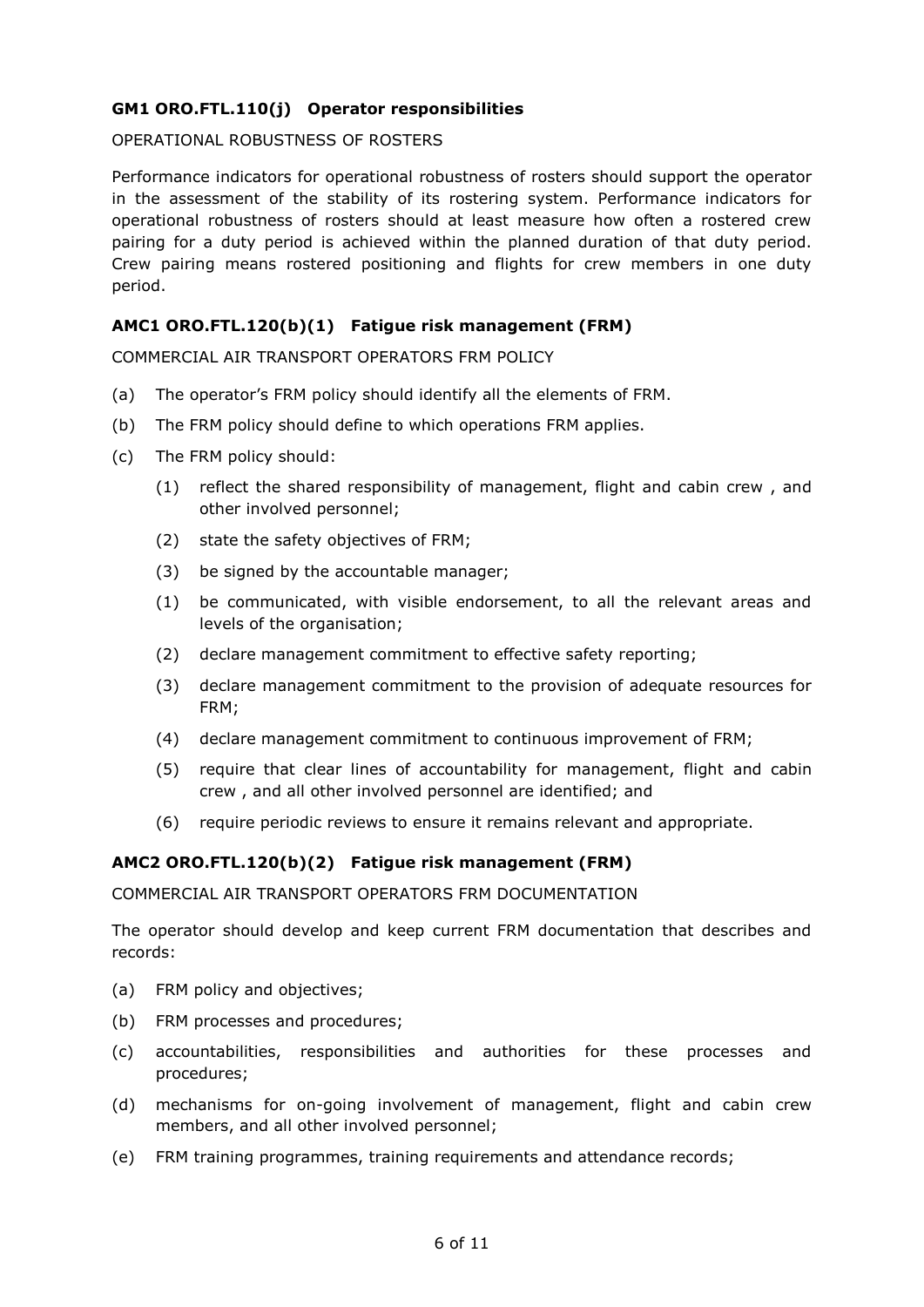- (f) scheduled and actual flight times, duty periods and rest periods with deviations and reasons for deviations; and
- (g) FRM outputs including findings from collected data, recommendations, and actions taken.

#### <span id="page-6-0"></span>**AMC1 ORO.FTL.120(b)(4) Fatigue risk management (FRM)**

<span id="page-6-1"></span>COMMERCIAL AIR TRANSPORT OPERATORS IDENTIFICATION OF HAZARDS

The operator should develop and maintain three documented processes for fatigue hazard identification:

(a) *Predictive*

The predictive process should identify fatigue hazards by examining crew scheduling and taking into account factors known to affect sleep and fatigue and their effects on performance. Methods of examination may include, but are not limited to:

- (1) operator or industry operational experience and data collected on similar types of operations;
- (2) evidence-based scheduling practices; and
- (3) bio-mathematical models.
- (b) *Proactive*

The proactive process should identify fatigue hazards within current flight operations. Methods of examination may include, but are not limited to:

- (1) self-reporting of fatigue risks;
- (2) crew fatigue surveys;
- (3) relevant flight and cabin crew performance data;
- (4) available safety databases and scientific studies; and
- (5) analysis of planned versus actual time worked.
- (c) *Reactive*

The reactive process should identify the contribution of fatigue hazards to reports and events associated with potential negative safety consequences in order to determine how the impact of fatigue could have been minimized. At a minimum, the process may be triggered by any of the following:

- (1) fatigue reports;
- (1) confidential reports;
- (2) audit reports;
- (3) incidents; or
- (4) flight data monitoring (FDM) events.

#### <span id="page-6-2"></span>**AMC2 ORO.FTL.120(b)(4) Fatigue risk management (FRM)**

<span id="page-6-3"></span>COMMERCIAL AIR TRANSPORT OPERATORS RISK ASSESSMENT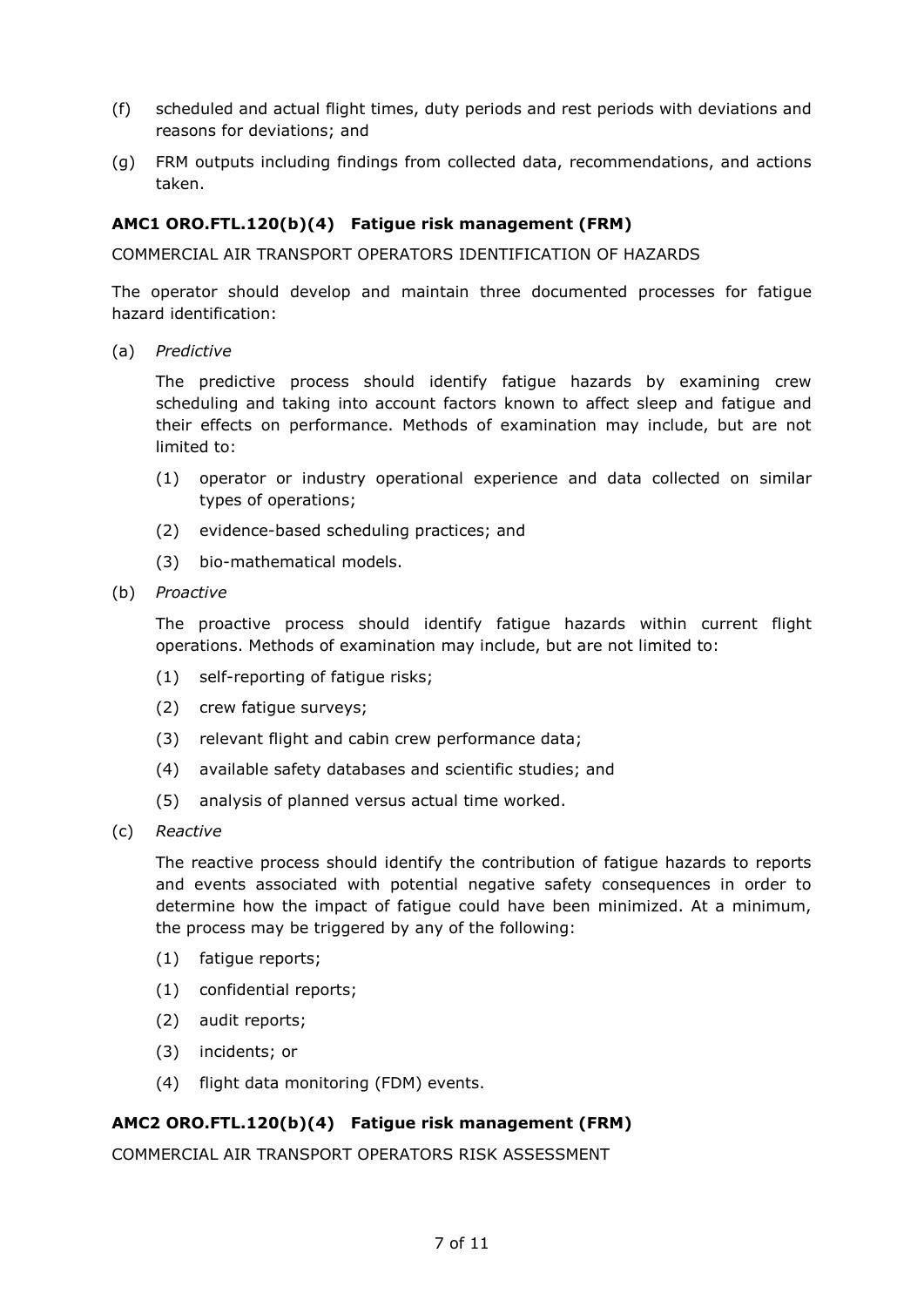An operator should develop and implement risk assessment procedures that determine the probability and potential severity of fatigue-related events and identify when the associated risks require mitigation. The risk assessment procedures should review identified hazards and link them to:

- (a) operational processes;
- (b) their probability;
- (c) possible consequences; and
- (d) the effectiveness of existing safety barriers and controls.

#### <span id="page-7-0"></span>**AMC1 ORO.FTL.120(b)(5) Fatigue risk management (FRM)**

<span id="page-7-1"></span>COMMERCIAL AIR TRANSPORT OPERATORS RISK MITIGATION

An operator should develop and implement risk mitigation procedures that:

- (a) select the appropriate mitigation strategies;
- (b) implement the mitigation strategies; and
- (c) monitor the strategies' implementation and effectiveness.

#### <span id="page-7-2"></span>**AMC1 ORO.FTL.120(b)(8) Fatigue risk management (FRM)**

<span id="page-7-3"></span>COMMERCIAL AIR TRANSPORT OPERATORS FRM SAFETY ASSURANCE PROCESSES

The operator should develop and maintain FRM safety assurance processes to:

- (a) provide for continuous FRM performance monitoring, analysis of trends, and measurement to validate the effectiveness of the fatigue safety risk controls. The sources of data may include, but are not limited to:
	- (1) hazard reporting and investigations;
	- (2) audits and surveys; and
	- (3) reviews and fatigue studies;
- (b) provide a formal process for the management of change which should include, but is not limited to:
	- (1) identification of changes in the operational environment that may affect FRM;
	- (2) identification of changes within the organisation that may affect FRM; and
	- (3) consideration of available tools which could be used to maintain or improve FRM performance prior to implementing changes; and
- (c) provide for the continuous improvement of FRM. This should include, but is not limited to:
	- (1) the elimination and/or modification of risk controls have had unintended consequences or that are no longer needed due to changes in the operational or organisational environment;
	- (2) routine evaluations of facilities, equipment, documentation and procedures; and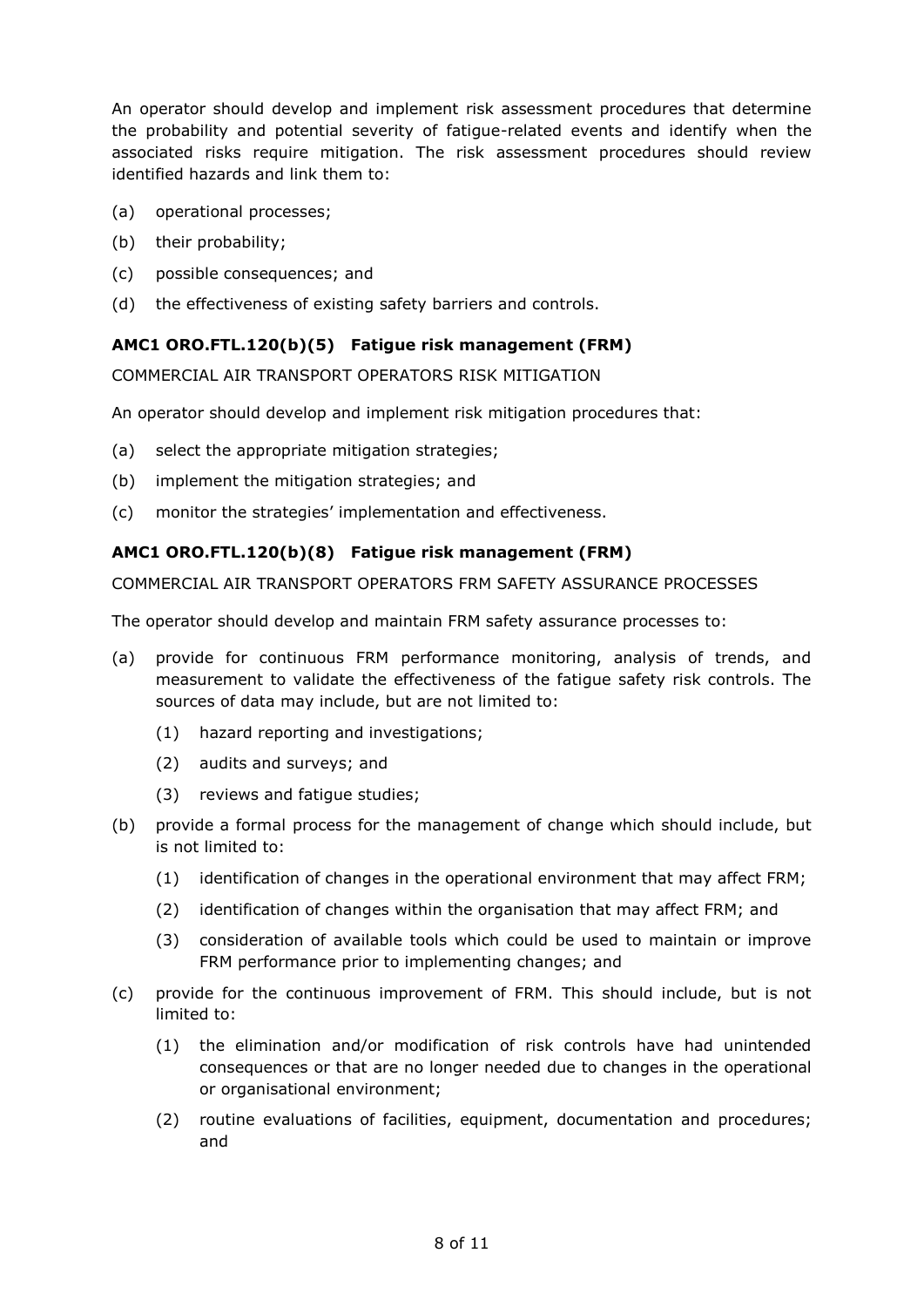(3) the determination of the need to introduce new processes and procedures to mitigate emerging fatigue-related risks.

#### <span id="page-8-0"></span>**AMC1 ORO.FTL.120(b)(9) Fatigue risk management (FRM)**

<span id="page-8-1"></span>COMMERCIAL AIR TRANSPORT OPERATORS FRM PROMOTION PROCESS

FRM promotion processes should support the on-going development of FRM, the continuous improvement of its overall performance, and attainment of optimum safety levels.

The following should be established and implemented by the operator as part of its FRM:

- (a) training programmes to ensure competency commensurate with the roles and responsibilities of management, flight and cabin crew , and all other involved personnel under the planned FRM; and
- (b) an effective FRM communication plan that:
	- (1) explains FRM policies, procedures and responsibilities to all relevant stakeholders; and
	- (2) describes communication channels used to gather and disseminate FRMrelated information.

#### <span id="page-8-2"></span>**GM1 ORO.FTL.205(a)(1) Flight Duty Period (FDP)**

<span id="page-8-3"></span>REPORTING TIMES

The operator should specify reporting times taking into account the type of operation, the size and type of aircraft and the reporting airport conditions.

#### <span id="page-8-4"></span>**GM1 ORO.FTL.205(b)(1) Flight duty period (FDP)**

#### <span id="page-8-5"></span>REFERENCE TIME

The start time of the FDP in the table refers to the 'reference time'. That means, to the local time of the point of departure, if this point of departure is within a 2-hour wide time zone band around the local time where a crew member is acclimatised.

#### <span id="page-8-6"></span>**AMC1 ORO.FTL.205(f) Flight Duty Period (FDP)**

<span id="page-8-7"></span>UNFORESEEN CIRCUMSTANCES IN ACTUAL FLIGHT OPERATIONS — COMMANDER'S DISCRETION

- (a) As general guidance when developing a commander's discretion policy, the operator should take into consideration the shared responsibility of management, flight and cabin crew in the case of unforeseen circumstances. The exercise of commander's discretion should be considered exceptional and should be avoided at home base and/or company hubs where standby or reserve crew members should be available. Operators should asses on a regular basis the series of pairings where commander's discretion has been exercised in order to be aware of possible inconsistencies in their rostering.
- (b) The operator's policy on commander's discretion should state the safety objectives, especially in the case of an extended FDP or reduced rest and should take due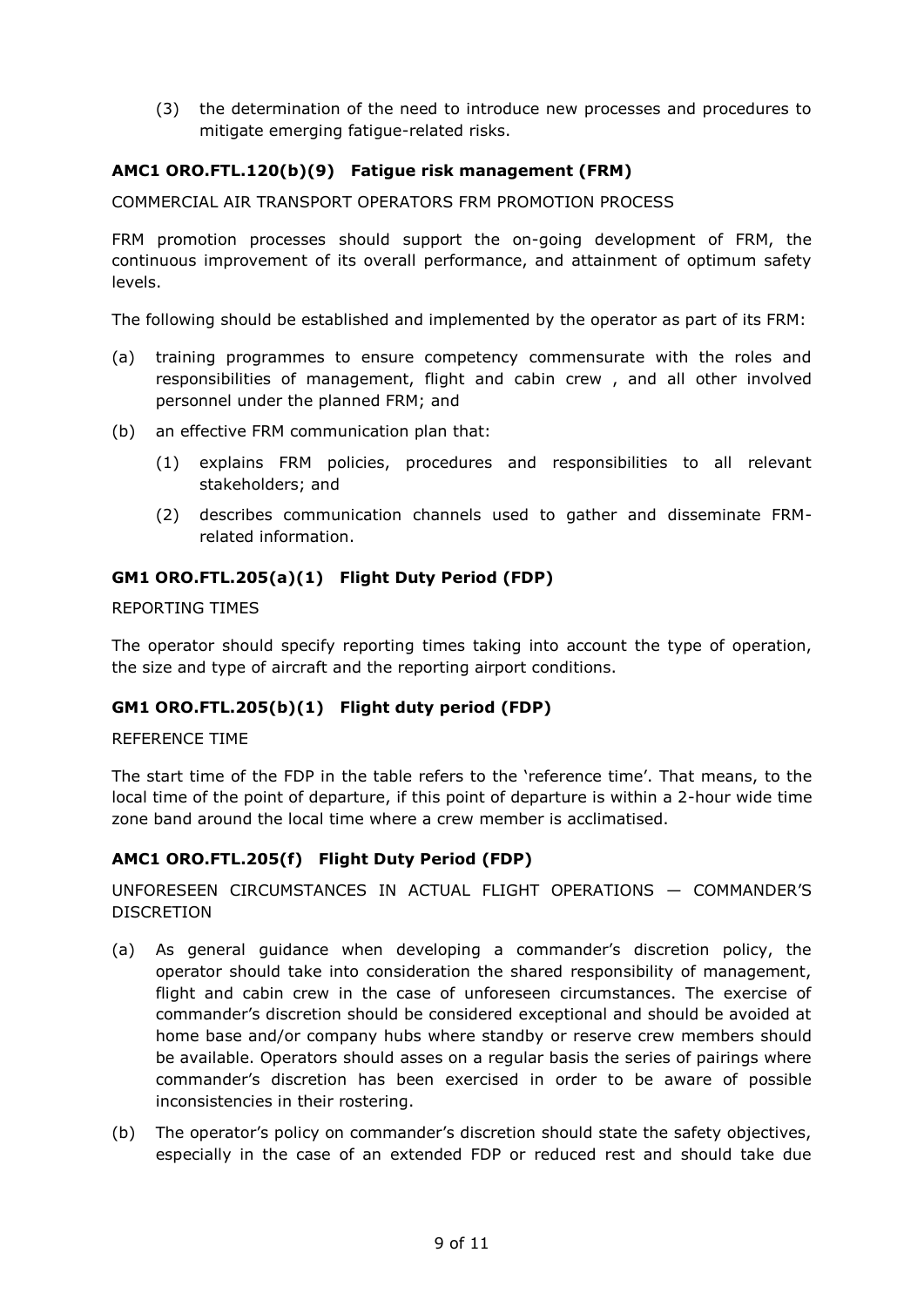consideration of additional factors that might decrease a crew member's alertness levels, such as:

- (1) WOCL encroachment;
- (2) weather conditions;
- (3) complexity of the operation and/or airport environment;
- (4) aeroplane malfunctions or specifications;
- (5) flight with training or supervisory duties;
- (6) increased number of sectors;
- (7) circadian disruption; and
- (8) individual conditions of affected crew members (time since awake, sleeprelated factor, workload, etc.).

#### <span id="page-9-0"></span>**GM1 ORO.FTL.205(f)(1)(i) Flight Duty Period (FDP)**

#### <span id="page-9-1"></span>COMMANDER'S DISCRETION

The maximum basic daily FDP that results after applying ORO.FTL.205(b) should be used to calculate the limits of commander's discretion, if commander's discretion is applied to an FDP which has been extended under the provisions of ORO.FTL.205(d).

#### <span id="page-9-2"></span>**AMC1 ORO.FTL.210(c) Flight times and duty periods**

<span id="page-9-3"></span>POST-FLIGHT DUTIES

The operator should specify post-flight duty times taking into account the type of operation, the size and type of aircraft and the airport conditions.

#### <span id="page-9-4"></span>**GM1 ORO.FTL.230(a) Reserve**

#### <span id="page-9-5"></span>ROSTERING OF RESERVE

Including reserve in a roster , also referred to as 'rostering', implies that a reserve period that does not result in a duty period may not retrospectively be considered as part of a recurrent extended recovery rest period.

#### <span id="page-9-6"></span>**GM1 ORO.FTL.235(a)(2) Rest periods**

<span id="page-9-7"></span>MINIMUM REST PERIOD AT HOME BASE IF SUITABLE ACCOMMODATION IS PROVIDED

An operator may apply the minimum rest period away from home base during a rotation which includes a rest period at a crew member's home base. This applies only if the crew member does not rest at his/her residence, or temporary accommodation, because the operator provides suitable accommodation. This type of roster is known as "back-to-back operation".

#### <span id="page-9-8"></span>**AMC1 ORO.FTL.235(b) Rest periods**

<span id="page-9-9"></span>MINIMUM REST PERIOD AWAY FROM HOME BASE

The time allowed for physiological needs should be 1 hour. Consequently, if the travelling time to the suitable accommodation is more than 30 minutes, the operator